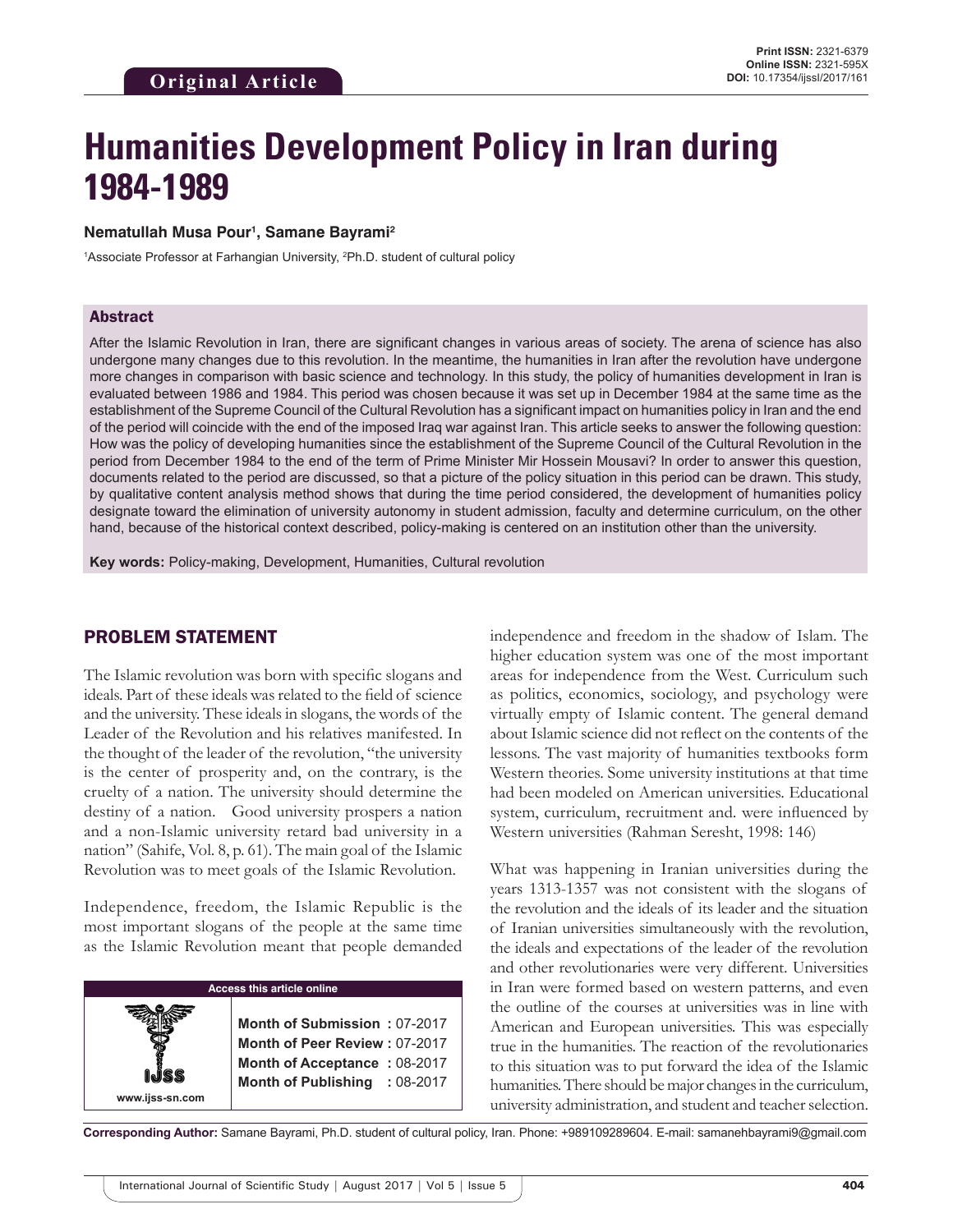#### A: Policy makers

According to the existing documents, various institutions during the course of the policy were responsible for: 1) The Supreme Council of the Cultural Revolution, 2) government 3) The Islamic Consultative Assembly 4) Ministry of Culture and Higher Education.

In this research, only the decisions of the Islamic Consultative Assembly, the Council of Ministers and the Cultural Revolutionary Command will be reviewed.

| Policy documents in the Islamic<br><b>Republic of Iran</b> | Permanent<br>rules | <b>Temporary</b><br>rules |
|------------------------------------------------------------|--------------------|---------------------------|
|                                                            | Legitimate         | Non-legislative           |
| Constitution                                               | $\star$            |                           |
| Document of future perspective                             |                    | ÷                         |
| General policy                                             |                    | $\star$                   |
| Overall program policies                                   |                    | $\star$                   |
| Program law                                                | $\star$            |                           |
| Ordinary law (approved by Parliament,                      | $\star$            |                           |
| approved by the ministers and the                          |                    |                           |
| Supreme Council of the Cultural                            |                    |                           |
| Revolution)                                                |                    |                           |
| <b>Budget Law</b>                                          | $\star$            |                           |

B. Policy-making methods

The policy-method in this period,

- 1. The bill was presented by the government and passed by the Islamic Consultative Assembly.
- 2. The Supreme Council of the Cultural Revolution independently ratified the law.
- 3. Approval of laws by the Cabinet of Ministers

# APPROVED POLICIES AND ITS EFFECTS AND CONSEQUENCES ON THE DEVELOPMENT OF THE HUMANITIES

Policies adapted from December 1984 to August 1988, on the one hand broad implications for all academic disciplines and on the other hand, these policies had particular implications for the humanities.

- Law of the Board of Trustees: In March 1968, according to the unilateral article approved by the Revolutionary Council, the boards of trustees of all universities and institutes of higher education and research, both non-profit and non-governmental were dissolved and the duties of the Central Council of Universities and Institutions of Higher Education of the country and its secretary general, until the approval of the law of independence of universities and institutes of higher education and research temporarily to a trilogy of ministers of science, culture and art and advisory ministers in the organization of revolutionary plans and projects. The organization was replaced by the trilateral trustee board. From March 1977 to the end of 1990, after

39 meetings, the Board approved regulations on addressing all issues related to the recruitment, administrative, financial and organizational issues of universities and higher education institutions. The Law on the Establishment of Trusteeships of Universities and Institutes of Higher Education and Research was approved by the Supreme Council of the Cultural Revolution on 23/12/1367.

Article 11 of this law stipulates that until the trustees are formed in accordance with this law, they shall act in accordance with the former regulations. Despite the passage of this law in 1988, by the end of the year 1990, the trilateral trilogy continued to function. After the revolution, because of special circumstances of the revolution, about 13 years of law enforcement were stopped, and universities were concentrated and directly supervised by the Ministry of Culture and Education. This law after its implementation in 1990 was able to maintain and increase basic salaries and benefits of the faculty, attract and retain faculty members, the development of educational tasks, financial, administrative, and independent regulation of the universities, the centralization of the mandate and the transfer of further powers to the universities may play a role (Houshang Talebi and Mina Behian, Encyclopedia of Higher Education, pp. 1303-1306)

Some members are busy and lacking the opportunity and motivation to conduct and pursue affairs related to the university administration, regular meetings not to be held, failure to enforce parts of the rules of trusteeship committees, the transparency and uncertainty of the responsibilities of trustees, the similarity of the regulations and the organization of the universities, and the lack of designing the organization to follow the decisions of the trustees, it is a violation of the current law of the board of trustees of universities, which is intended to amend the existing law to amend them.

The Ministry of Science and Technology Research and Technology has conducted an interview with members of the board of trustees of universities. In this research, the problems of the board of trustees of the universities are as follows:

1. There are several independent and inconsistently effective references for the approval of the laws and regulations of universities and institutes of higher education and research. Their typical example is the existence of two legislative bodies, the Supreme Council of the Cultural Revolution and the Islamic Consultative Assembly in the higher education system. In addition, universities and higher education institutions should considered in their decisionmaking, delegate the government, ministries and other organizations such as the Ministry of Economic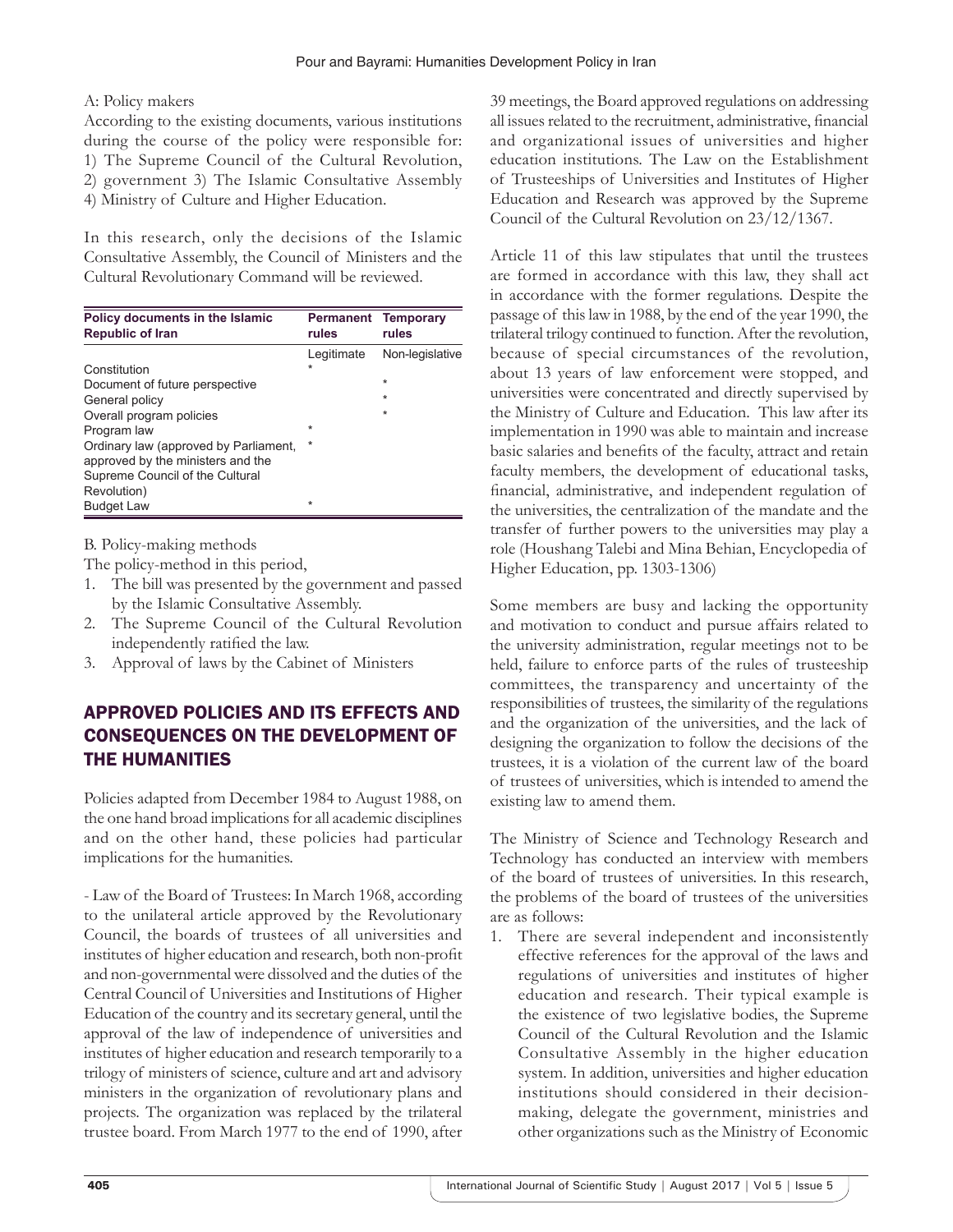Affairs and Finance, Ministry of Science, Research and Technology, the Ministry of Culture and Islamic Guidance, and the Organization for Management and Planning of the country.

These problems have made the responsibilities and powers of the trustees more limited in relation to the previous law, in some cases to the relevant ministries (science, research, technology and health, medical treatment, and medical education). On this basis, some say that the oversight and interference of these ministries in the internal affairs of universities has left no independence for the board of trustees.

- 2. There is not enough coordination between the law on the formation of trustees and other laws and base regulations and the executive bodies of the trustee. In other words, the relationship between the laws on the affairs of universities and other laws is not clear and explicit in some cases.
- 3. Some members of trustees do not consider the composition of these institutions to be suitable and they demanded a reassessment of the way in which these institutions are selected and revised.
- 4. Trustees do not have strategic roles and responsibilities. In other words, comprehensive planning and development of universities and higher education institutions as well as educational policies, their research, cultural and social issues are reviewed and approved by external organizations and higher education institutions do not have much authority over these issues.
- 5. The efforts of the relevant ministries to coordinate the approvals of trustees are among the problems. Because some members of the board of trustees believe that this does not take into account the nature and types of universities and prolongation of the approval procedures, as well as the lack of coordination of the approvals with the real needs. So, they consider trustees to be formalities and say that their decisions do not have the necessary administrative impact and as a result, members cannot use the available capacities and forces to improve the quantitative system of education and research.
- 6. The board of trustees of universities in determining their organizational structure and their specific organization in terms of restrictions imposed by external organizations, it cannot play their main role, and consequently, it is not possible to realize their intended goals and plans at the appointed time; and even at some times, the structure and rules of the universities are not approved according to their needs.
- 7. Due to the inclusion of general public hiring laws and regulations in universities, they cannot make the necessary plans to attract and employ expert staff.

Because these regulations create restrictions on the supervision and administrative capacity of universities and they cannot play an effective role in these cases. This inability will slow down or stop the executive operation.

Universities also do not have a meaningful role in the recruitment of their most important inputs, ie faculty members. Given that their scientific efficiency will have a decisive role in improving the quality and promotion of universities, higher choice can have direct and incremental effects on the realization of goals or on the delay of macro policies of higher education. There are also many problems in financial and trading matters. The lack of full allocation of the proposed budget, lack of funding in the form of aid, timely non-payment of credits, failure to fully implement regulations on financial affairs and transactional supervision of universities and, consequently, how the cost of credits allocated from the organization of management and planning of the country as well as special incomes, property sales and the maintenance of property accounts has also aggravated the problems of university administrators. They do not have sufficient authority to determine the level of receipts and payments of the relevant institutions in relation to the current economic conditions of the community. (Ministry of Science, Research and Technology website)

Trustees began their activities gradually since the beginning of the year 1370. Nowadays, about 70 universities, research institutes, colleges, research institutes and institutes of higher education and affiliated with the Ministry of Science, Research and Technology are covered by trustees. The head of all these trustees is the Minister of Science, Research and Technology, whose decisions are approved after the signature of the head of trustees which is the Minister. On the other hand, the Ministry of Science, Research and Technology with regard to its role in policy making, planning, prioritization, support, coordination, monitoring and evaluation, and in order to create unity of procedures and consistency of approvals, the Board has established the Coordination Council of Trustees. The council which is based in the ministry serves as the coordinating and expert arm of all of the trustees mentioned.

Hold training courses on fronts: During the war, there was a chance that the university courses at the front were designed and implemented. At the same time, due to the impossibility of using training spaces in war zones, the amount of utilization of educational spaces decreased. Secondly, the duration of the implementation of the construction projects was longer. Third, the average length of students education, both in terms of their presence on the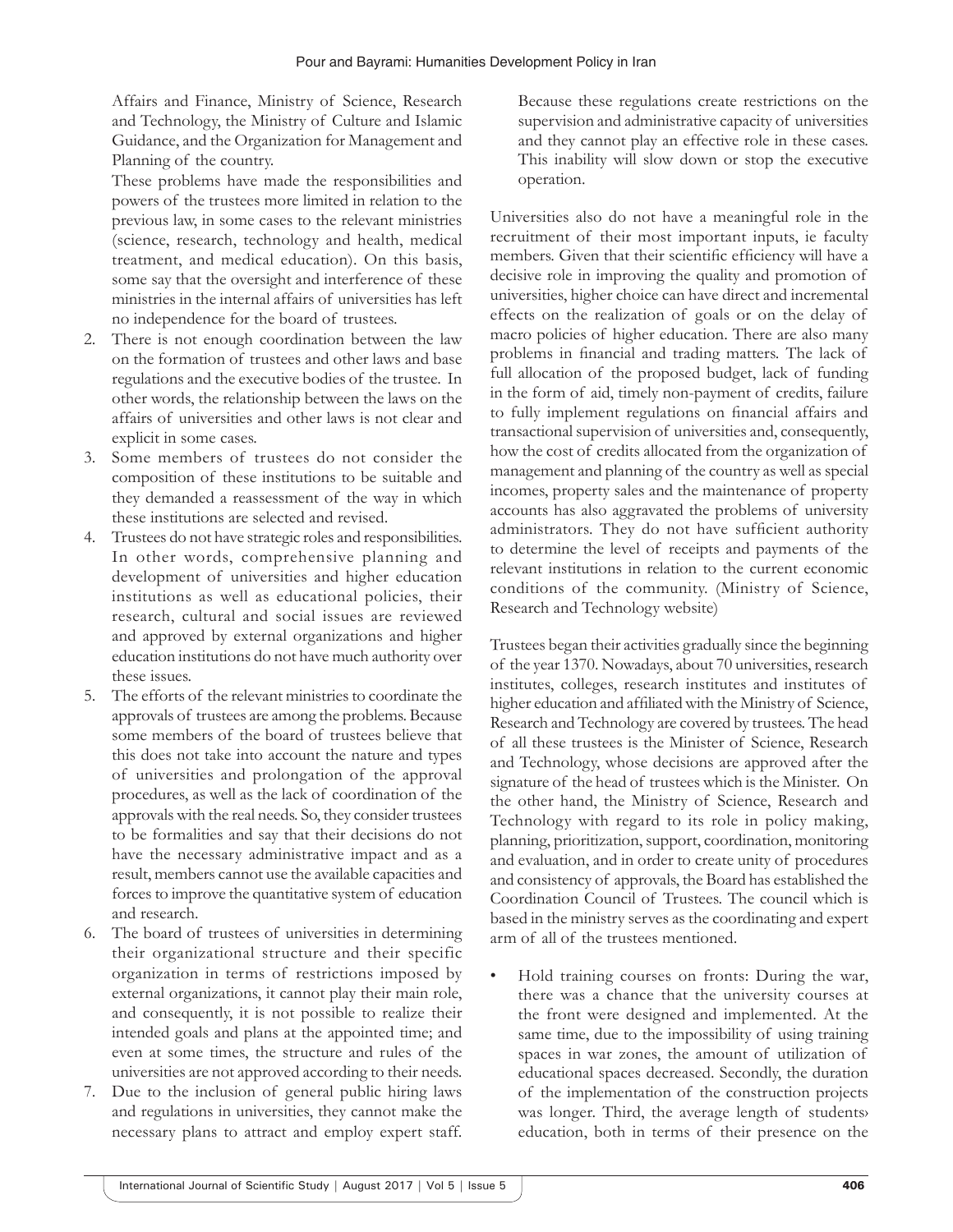battlefields and in terms of the difficulties involved in the implementation of training courses, became more and more evident (Sayari, 1990: 54)

- Development of higher education in different parts of the country: This policy was applied to generalize and facilitate higher education, especially covering deprived areas of the country. It provides equal educational opportunities through the application of quotas policy in the student admission test. In the March 1984 resolution, the Supreme Council of the Cultural Revolution called for a quota for students in deprived areas. Although this policy led to the attraction of a large number of deprived people, due to the lack of medium-term education, these categories of admissions have led to inadequacies in academic education.
- Planning to provide and train faculty members through the establishment of a teacher selection system and the application of scientific and ethical criteria for the selection of faculty members.
- Development of graduate courses (MSc and Ph.D.)
- Concentration of educational planning in order to equalize the indicators of skill and effectiveness of planning focus in the event that the development of indicators is kept to a minimum, it could have been more effective. Because in the latter case, while paying attention to the minimum quality, centralized educational planning could be the basis for the growth of universities.

Legal bill for the integration of some universities and higher education institutions, on the other hand, it provided the desired use of dispersed academic facilities, on the other hand, led to the removal of some disciplines.

- Improving the distribution of higher education units through the integration of smaller institutions and the creation of university complexes in order to maximize the use of existing facilities.
- The law on the use of service out of office-time of membership of faculty members and non-academic members who compensated for lack of faculty deputies on the other hand, due to an increase in teaching hours, faculty members dropped from teaching to 16 to 20 hours per week 4. During the period under review, the higher education expenditure index has fluctuated from 0.4 to 0.49% relative to GDP which was at the decreeing level in comparison with other countries. During the same period, the funds allocated to the higher education sector increased from 55 billion rials in 1362 to 108 billion rials in 1367, indicating an average annual growth rate of 14.5 per cent. In the field of civil engineering activities, during the survey period, between 21% and 24% of the total amount

of credits allocated for civilian development has been consumed.

# ESTABLISHING TARBIAT MODARES UNIVERSITY

Tarbiat University was founded with the aim of scientific independence from the West, the training of the professor in the interior and the need for the sending of students abroad. The statute of this university was written in 1360 under the name of Tarbiat Modarres School, and in 1364 the Cultural Revolutionary Council approved the establishment of Tarbiat Modarres University.

According to the article of a university statute, the goal is to train specialist staff to teach at universities and higher education institutions.

### FORMATION OF SAMT ORGANIZATION

The goal was to make the organization in the field of humanities, especially in terms of linking them to Islamic issues, to develop appropriate textbooks for universities. At the time of the closure of universities, one of the major discussions of the Cultural Revolutionary Committee of that day, it was based on four major pillars:

1) program, 2) professor, 3) student, 4) book, and for each of these four pillars was put into action. It was founded on the development and publication of academic books at the University Publishing Center and, as we know, it has been a significant activity so far has filled up many gaps. But since our Islamic revolution is in the cultural revolutionary foundation and in the cultural revolution, the major contribution is to the humanities, on 1984/12/7 at the thirteenth session of the Supreme Council of the Cultural Revolution which replaced the headquarters of the Cultural Revolution and the issue of establishing an independent organization called the Organization for the Study and Compilation of the Humanities Books of Universities (the position) was adopted in importance, for this purpose, in the field of humanities, especially in terms of their association with Islamic issues to compile basic books such as the basics of Islamic economics, the foundations of Islamic law, Islamic politics, the philosophy of politics and.as well as textbooks for universities.

The organization, called the "Organization for the Study and Compilation of the Humanities Books of Universities", which is termed "Samt" after obtaining legal permissions, since the middle of 1984, as one of the organizations affiliated to the Ministry of Science, Research and Technology, he began his activities only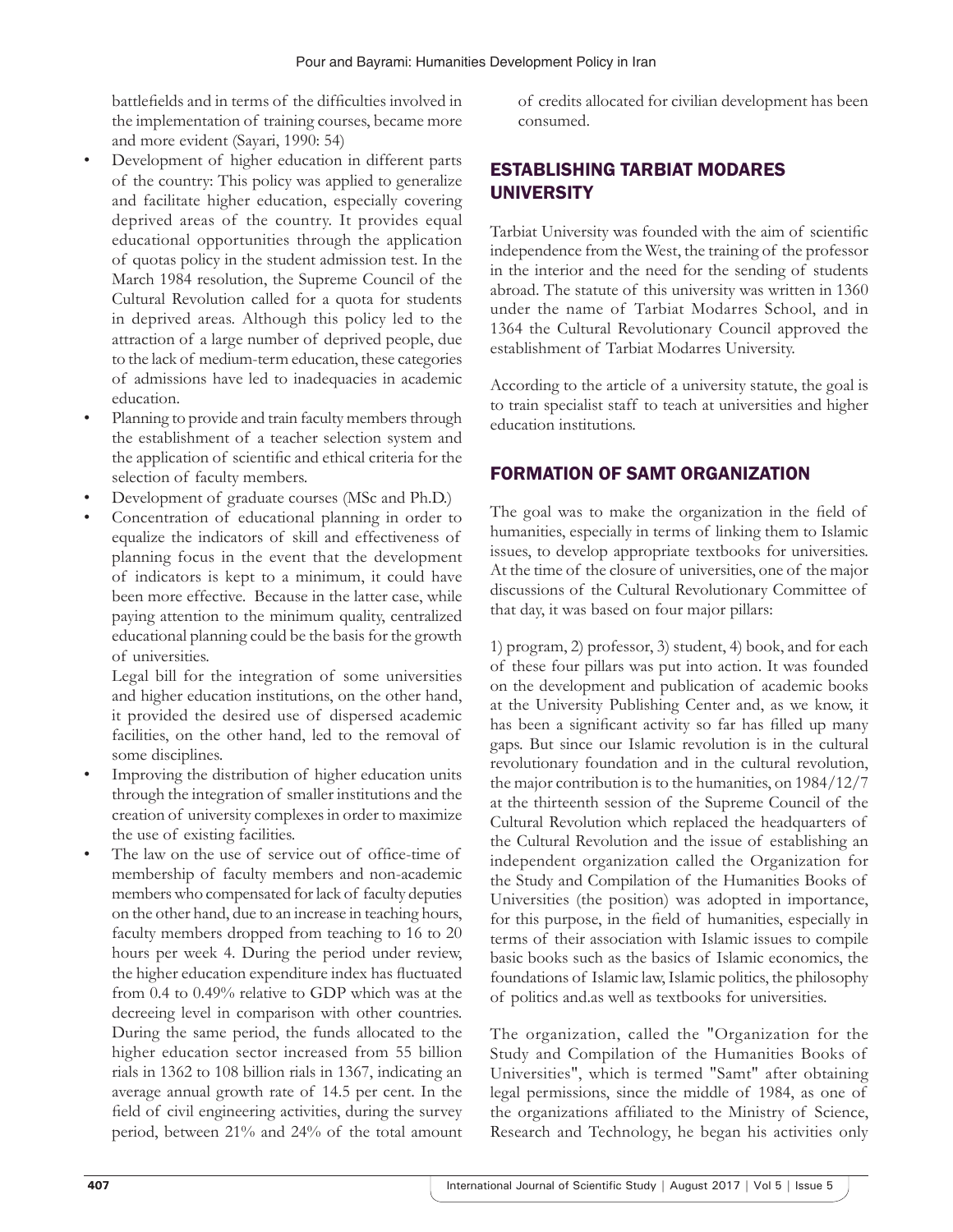with a million Tomans donated all through the blessings of Imam Khomeini.

From the beginning, Dr. Ahmad Ahmadi has been the chairman of the organization. The budget of the organization is provided by government, public funds, books and specialized activities.

# TAKE LOOK AT THE MOST IMPORTANT ACTIVITIES OF SAMT ORGANIZATION

- The formation of 36 specialized departments since the beginning of the establishment to manage the production of scientific academic content in various fields of humanities and Islamic sciences;
- Production of scientific content over 2020 as the basic textbook, syllabus and academic comic book based on the specific process of producing scientific content;
- Editing and preparing 2030 book titles with the specific purpose of editing content, literary and technical;
- Compilation of 176 titles of ESP in all academic disciplines (both human and non-human sciences) in accordance with Islamic and indigenous values;
- Evaluation and assessment of more than 4,400 original designs including compilation, compilation and translation in the field of human and Islamic sciences;
- Concluding more than 2310 contracts of book writing, compilation and translation in the field of human and Islamic sciences;
- Reprinting more than 500 book titles per year with an overview and at least 15% of it;
- Supply more than 38 million copies of the book to the academic community at a price of one to two thirds and three-fifths of the market price to the academic community;
- Scientific communication with more than 2,500 educated, professor of university and field in various fields of Islamic and human sciences;
- Establishment and formation of the "Research & Development center" in order to research in the field of production and standardization of the academic resources of the humanities in three research groups that have been upgraded to the Research Center on 8 November 2016,
- In accordance with the missions assigned to the "Samt" in international affairs, the 28 JI agreements were signed with the universities and scientific centers of Afghanistan, Tajikistan, Azerbaijan, Germany, Russia, Iraq, Lebanon, Syria, Turkey and China;
- Writing and translating 36 titles of academic books and basic humanities within the framework of cooperation with academic and research centers of other countries (17 titles in Russian, 8 titles in English, 16 titles in

Arabic, 3 titles in Azeri, 3 titles in Chinese and 1 in Urdu);

- Preparation, compilation and printing of 18 titles of educational books and teaching aids for Persian, Iran studies, Islamic studies, and Oriental studies in other countries;
- Printing 59 books and donating tens of thousands of copies of its books to libraries and universities of Afghanistan. To date, in line with scientific and cultural cooperation with Afghanistan through providing academic resources and supporting the works of Afghan professors, given the common language and language with Afghanistan;
- Active presence of the "Samt" organization with the goal of informing, culture and marketing its works and products, on average annually in two international book exhibitions including participation in international exhibitions of books of Afghanistan, Turkmenistan, Russia, Lebanon, Britain, Turkey, Germany (the "Samt" in its long-term program is determined to make its presence more important in international exhibitions);
- Investing and providing physical facilities, hardware and software, and equipment for work development whose costs were allocated from the organization's revenue and had the lowest reliance on the state budget;
- Training tens of expert and specialist in editing, preparing and producing a university book; (site for Samt organization)
- Revision of the Academic Jihad Constitution: After the conversion of the headquarters of the Cultural Revolution to the Supreme Council of the Cultural Revolution, the constitution of the University Jihad was revised on 11/9/1365 and by deleting the task of participating in the management of university administrations and emphasizing the pursuit of cultural and research activities to Islamize the universities. (Zakir Saleh, 2009: 83)
- Establishment of the Statute of Semi-Higher Education Institutions and Distance Education: Distance Education was suspended in Iran between 1996 and 2009. The statute of the university was approved by the Supreme Council of the Cultural Revolution in December 1365, and in 1366, after a long interruption, Payam Noor University started its activity as a representative of distance education. In this university, textbooks are self-study books (Kazemi, 2004: 23). These types of universities can be promising to offer equal educational opportunities. There is a great opportunity for people who do not have the facilities and the ability to take advantage of in-class training.

During these years, a high percentage of all students in the country studied in a semi-face study, and a high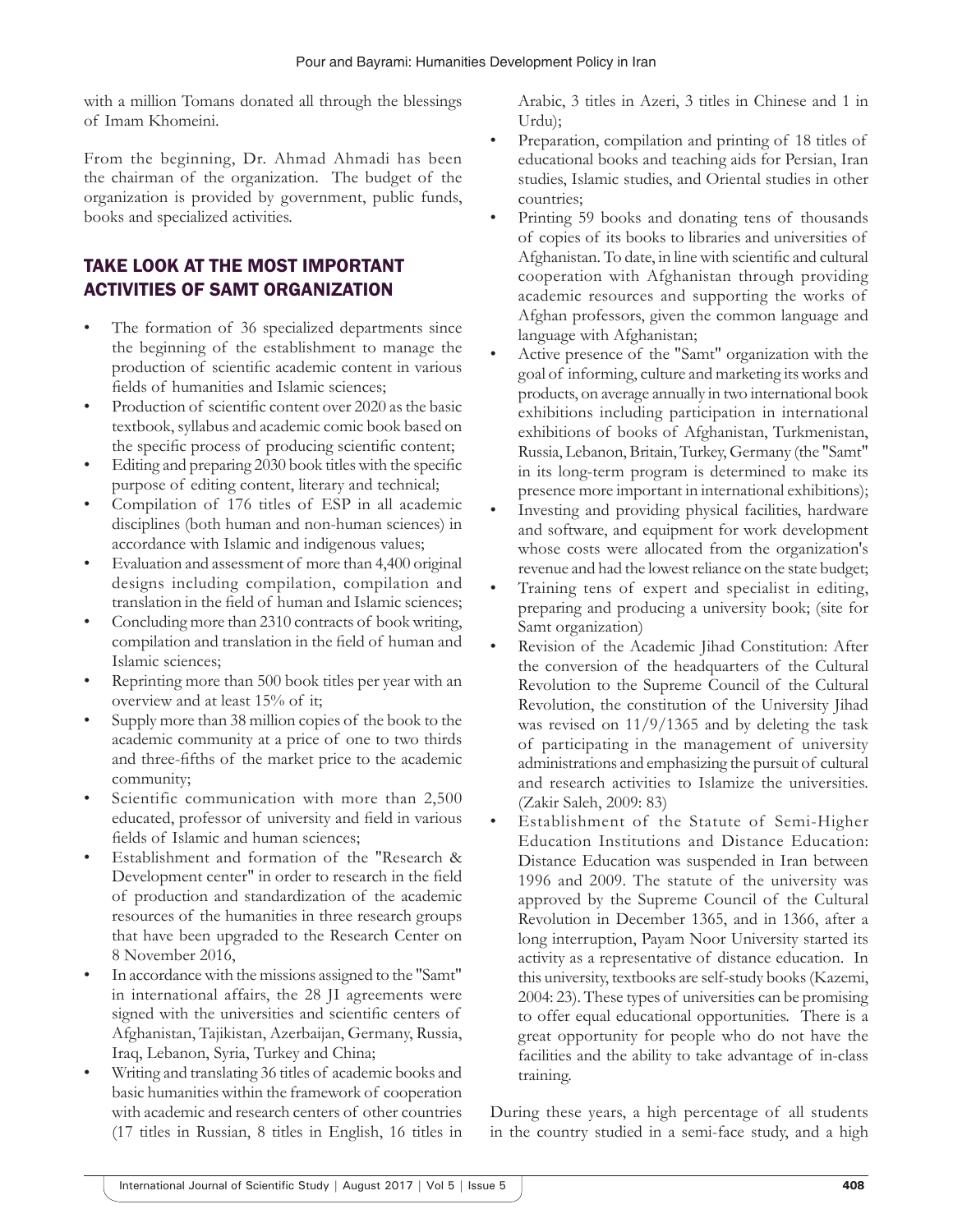percentage of these students also studied in the humanities. Distance education is a kind of response to the needs of the community and in pursuit of social development and de-marginalization, can be promised. But it should also be noted that the expansion of distance education in Iran is also due to soft preconditions (such as communication patterns and legal environment, etc.) and hard conditions (such as equipment for modern technology, computers, the Internet and telecommunications) have problems. Since the inception of the universe, these universities have undergone a growing trend, but are still far from international standards and have not been able to adapt themselves to the third and third generation standards in the global environment and in terms of qualitative indicators such as student-to-faculty ratio, faculty pyramid, and the balance of development of major groups, it is difficult (Frostkhah, 2009: 309 and 308)

- Establishment of the Supreme Planning Council: After the creation of the Council of the Supreme Council of the Cultural Revolution, the Supreme Council of Planning was formed. In accordance with the resolution of the Extraordinary Council of the Supreme Council of the Cultural Revolution of 28/11/1984 for the planning and teaching of curriculum and editing and the adoption of educational regulations and regulations was made up of experts from the experience of universities for the following purposes:
- Creating unity and integrity in the higher education system
- Observe all rules and principles of educational planning, curriculum and research
- Establishing coordination in curricula, training regulations and training of human resources
- Establishing a relationship between decision-making bodies and executive agencies
- Updating curricula and adapting to the social and economic needs of the country (Noruzadeh et al, 2006: 74)
- Adoption of the General Regulations of the Establishment of Higher Non-Governmental and Governmental Institutions by the Cultural Revolutionary Council in 1985: The headquarters of the Cultural Revolution between 60 and 63 did not establish the establishment of higher education nongovernmental institutions as their priorities and policies and, just in case it was created for the establishment of Islamic sciences, with special circumstances, it allowed the establishment of nongovernmental organizations (Akrami, 2004: 50). But in subsequent years, in order to meet the community's demand for higher education, the Code of Institution for the establishment of non-profit

non-governmental higher education institutions was approved by the Supreme Council of the Cultural Revolution. After the approval, several nongovernmental non-profit universities in the country established. In the meantime, Islamic Azad University with its own grant of 99 percent of non-state students found unique conditions. This university has been able to compete with state universities by expanding its units in different parts of the country and increasing the number of students. It should be noted that the Islamic Azad University, literally, was not a non-governmental university because it was heavily supported by high ranking officials, and this university was able to reach this stage using the facilities of the public sector and the public sector.

In the 60's, in addition to Islamic Azad University, Imam Sadiq University (AS), Shahid Motahari High School, Fatemiyeh Medical University Qom, Mofid University of Qom and Islamic University of Razavi, Mashhad, six non-governmental and nonprofit universities also obtained approval from relevant authorities. The most important reason for the non-profit universities is not generalized is found in the regulations establishing these types of universities.

Articles 2 and 14 of the Code lay down restrictions on the establishment of these universities. According to Article 2, one of the prominent clerics and one of the faculty members of the university are required to be assistant professors and higher in the Founding Board. Article 14 of the Regulation obliges the Ministry of Culture and Higher Education to consider financially all the facilities before establishing an institution and applicants must establish evidence of their ability to run an institution (Payandeh, 1372: 205 and 207)

# THE CHALLENGES OF HUMANITIES DEVELOPMENT POLICY-MAKING IN THIS **COURSE**

This course coincides with the Iraqi imposed war on Iran. It is clear that some of the challenges were inevitable due to the economic, political and social situation. All the forces of the community were mobilized to win fronts. The first priority was victory in the war and the supply of basic human needs.

The economic sanctions, university politics, the migration of a group of faculty members abroad and hundreds of other issues have reduced the efficiency of the country's higher education system. In summary, the challenges of this course can be summarized as follows: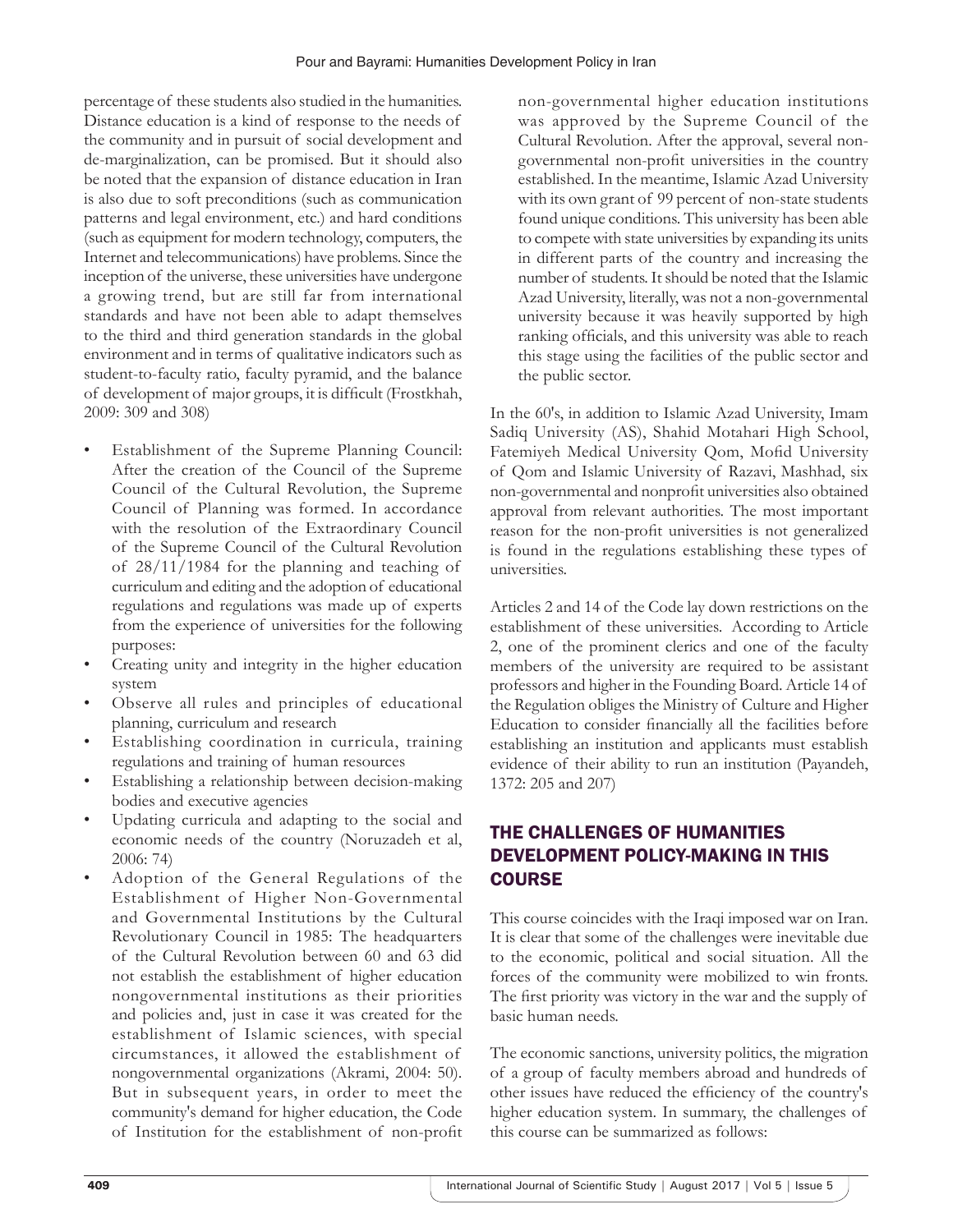The number of decision-making authorities in higher education and their differences: the policy-making system of the modern university relies on the academic and collegial activities of the university based on the academic and institutional principles of the university.

One of the problems of higher education in this period is ambiguity in the institution of policy making in the field of science. Because the Supreme Council of the Cultural Revolution, based on its goals and duties, has a decisionmaking authority and policy in the field of educational, scientific and research, and, on the other hand, the Ministry of Culture and Higher Education, the Parliament and the Cabinet of Ministers have similar allegations (Research project on barriers to scientific development of the country, Zaker Saleh, 2009: 96-95).

There is an inconsistency between some of the resolutions of the Supreme Council of the Cultural Revolution and the Islamic Consultative Assembly and it is clear that the duties of each of them on higher education issues are the result of the multiplicity of decision-making centers.

- Immigration of a group of faculty overseas: For various reasons, including revolutionary conditions, the selection of some of the university's elite abroad has been immigrated.

On the other hand, there is a shortage of applicants for membership in specific fields, disproportionate distribution of faculty members at university level, reducing the proportion of faculty members in both the faculty, which all led to the over-teaching of the faculty, reduced the quality of education.

The difficulty of maintaining the training staff and motivating them to study and attract them to the new faculty due to the lack of financial needs and the problems caused by the multiplicity of the payroll system in the public sector and the inappropriateness of the specialist staff in the public sector and nongovernmental education was another part of the faculty problems of universities in these years.

- Transfer of curriculum, educational, higher education management out of universities: (Research Project on Barriers to Scientific Development of the Country, Zaker Salih, 2009: 84)
- The lack of a country's employment profile based on medium and long-term planning: the lack of clarity of employment policies on the one hand and the lack of readiness of most graduates for productive and useful employment have led to an unnecessary influx of alumni to enter universities and higher education institutions and creating social pressure for a small

amount of higher education development without providing sufficient facilities.

- Lack of attention to human resource development programs as the basis for development programs at policy, planning and allocation levels
- The inadequacy of the investment made for higher education development
- Reducing the per capita cost of higher education (at current and constant prices) in the final years of the desired period
- Excessive build-up and educational facilities
- Longer implementation time of construction projects and timely non-operation of physical facilities

Out-of-monitor and non-coordinated activities of the Office of Administration and Recruitment of the country and Islamic Azad University in the field of higher education

- Adoption of a student over the capacity of the faculty and the ability of the faculty in the higher education system
- The proportion of the recruitment, administrative and organizational regulations of the department to the requirements and specific requirements of higher education and academic research
- The lack of planning, budgeting, evaluating and developing development plans in most universities and institutes of higher education and headquarters
- Lack of proportion between the number of native and non-native students, as a result of the intensification of student immigration and the severe shortage of student dormitories and other amenities
- The proportion of the development of higher education institutions and institutions with the requirements and facilities available. (Sayari, 1990: 54 to 56)

# **CONCLUSION**

In general, Iranian universities lacked two basic features of modern universities, namely organizational independence in policy and management, and academic freedom in education and learning. Granting autonomy to universities is a principled policy to increase accountability, accountability and stability. Protecting university autonomy and not turning it into a focused organization is not easy. On the one hand, universities and the scientific community insist on independence, and on the other hand due to economic problems and centralized structure, the need for universities to receive state funding is increasing every day in this period due to the social and political situation and the Iranian economy did not have any practical freedom to choose the staff and students, determine the content of the curriculum, the freedom to allocate funds, and so on.